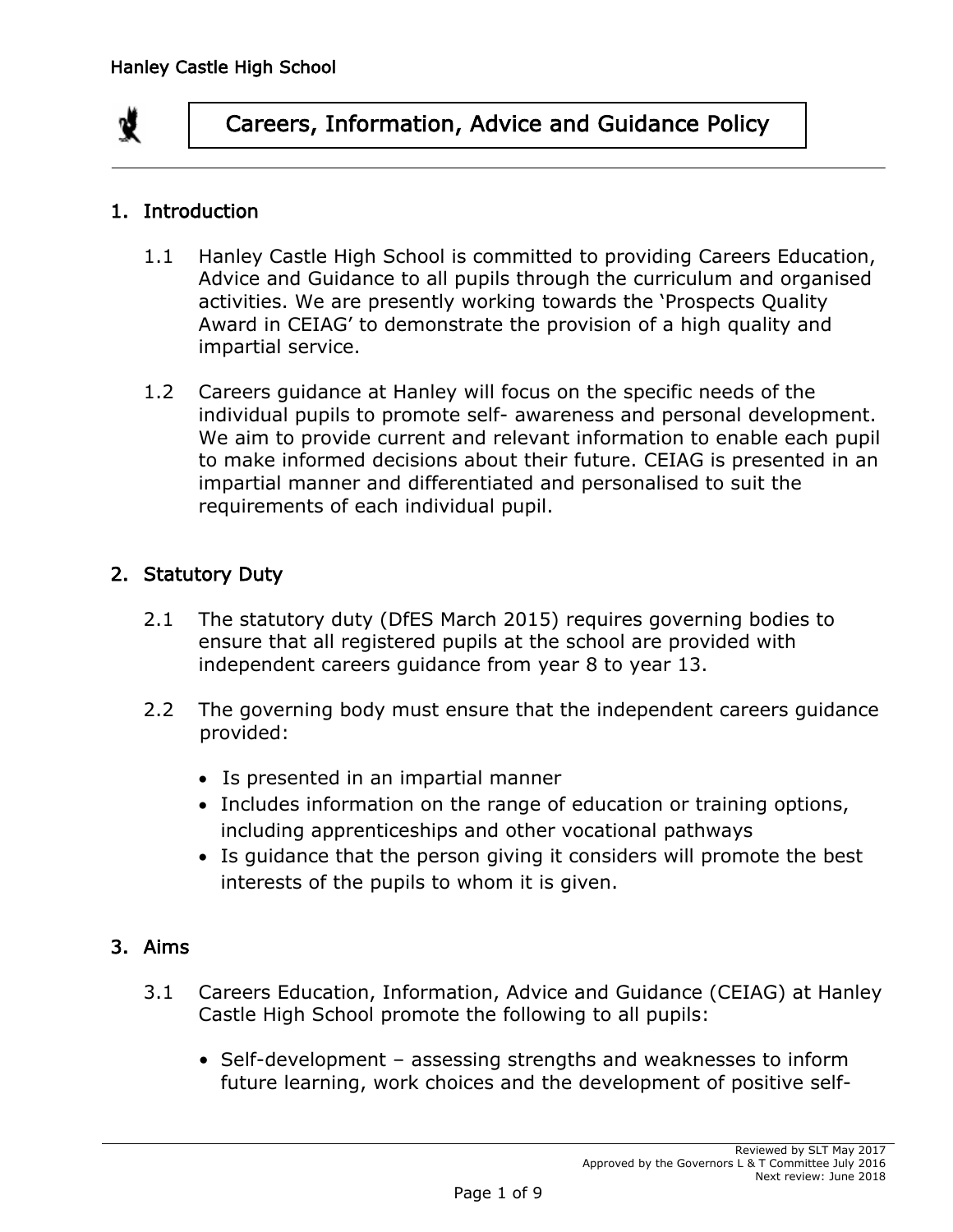

esteem. Pupils will understand themselves and the influences on them.

- Career exploration through the provision of a wide range of resources: employer engagement, websites, Books, leaflets, posters and access to impartial careers guidance.
- Work place experience through the Year 10 and Year 12 Work Experience programmes.
- Independent investigation through the use of suggested websites and other resources.
- Progression planning through the provision of Careers Education, Information and Guidance (CEIAG) from external careers advisors, support across the curriculum, organised progression activities, events and association with local colleges, universities and businesses.
- Development of understanding of the changing nature of work, learning and career choices, including the full range of post-16 and post-18 education or training options, including apprenticeships.

## 4. Commitment

4.1 Hanley Castle High School is committed to providing a planned programme of careers education, information and guidance for all pupils, in all years, in partnership with external agencies. All pupils will leave the school, having secured a placement on a suitable pathway, with the skills and knowledge required to support their entry to further education or employment. Hanley Castle High School actively promotes parent/carer involvement through events, information evenings and communication of information throughout the year.

## 5. Entitlement

5.1 Pupils are entitled to careers education and guidance that is impartial and timely. It will be integrated into their experience of the whole curriculum, based on a partnership with pupils and their parents or carers. The programme will promote equality of opportunity, diversity and inclusion, whilst promoting the best interests of the pupils to whom it is given.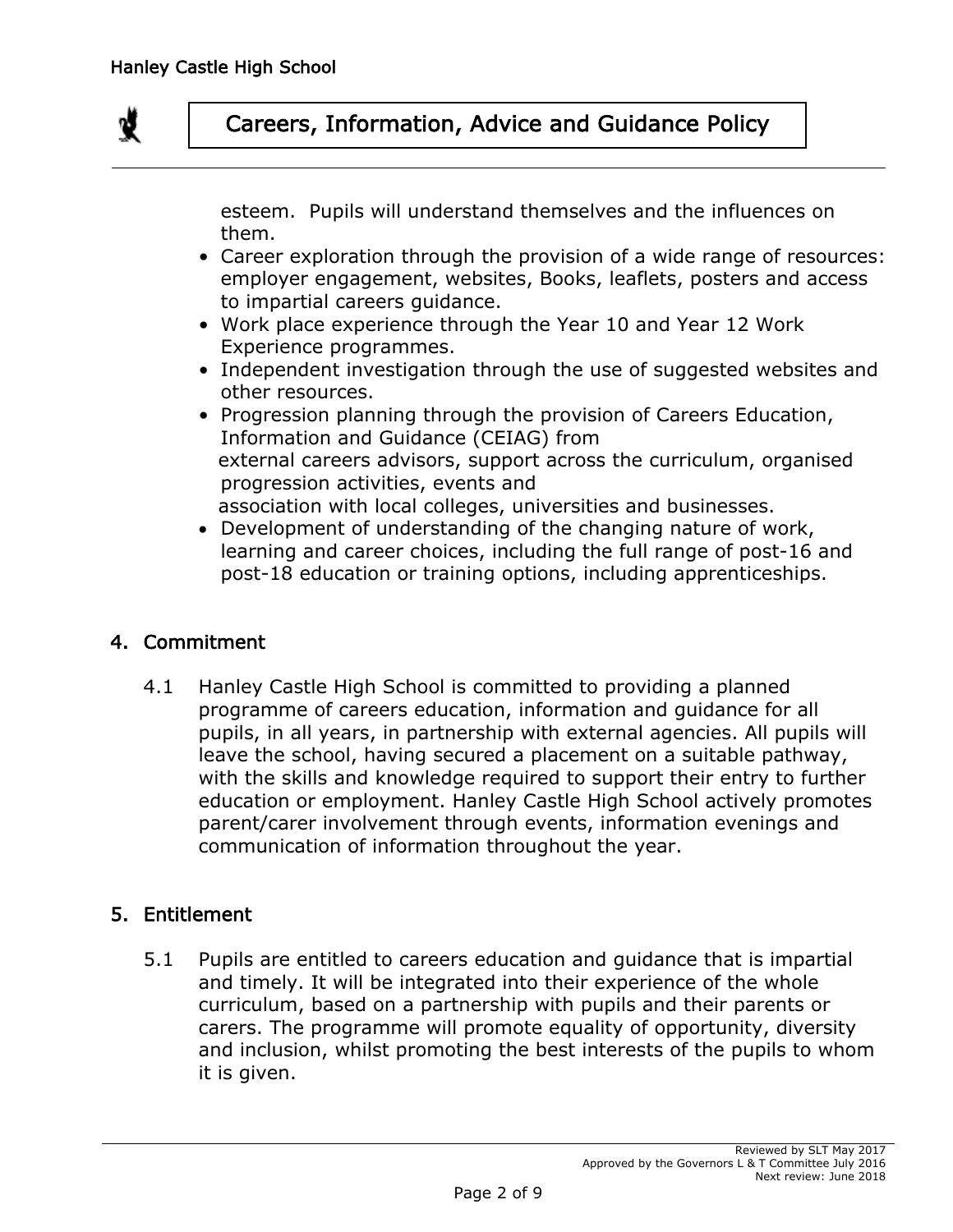

## 6. Provision

- 6.1 CEIAG is overseen by the Assistant Head (SAK) and is managed by the Head of IAG and Personalised Learning (KD) who meet fortnightly to evaluate, plan and review. Careers lessons are delivered by tutors in a fortnightly, timetabled lesson which is part of the PSHE (PSD) programme. The careers lessons are designed by the Careers Coordinator (MM). The Careers Coordinator is responsible for one to one careers advice and guidance meetings for our Sixth Form pupils. Alongside many years of experience, MM is qualified in Advice and Guidance NVQ Level 4. Our Senior Student Support Officer (LP) is responsible for one to one careers and guidance meetings for pupils in Key Stages 3 and 4. LP is qualified to Level 4, is working towards Level 6 in Advice and Guidance and is a member of the CDI. The IAG team (KD,MM,LP) meet fortnightly to evaluate, plan and review CEIAG.
- 6.2 Careers resources, available in the main school Library and Sixth Form Library for all pupils, are relevant and up- dated regularly. Access to careers research tools and the internet are easily available outside of lesson times.
- 6.3 The PSD programme includes careers schemes of work, in each year group, from year 7 through to Year 11. The programme content covers self-development through careers and work-related education, careers exploration and careers management. The schemes of work are positioned within the academic year to ensure that pupils receive timely and supportive CEIAG at key transition points. This includes support with the Options process in Year 8, preparing for work experience and post 16 and post 18 pathway choices. All year 10 pupils will participate in our Work Experience Programme and Business and Enterprise Activities Week. They will also attend the Worcestershire Skills Show. Visits to colleges, careers events and outside speakers will be arranged according to the needs of individuals or targeted groups of pupils.
- 6.4 Alternative provision and extra support will be provided for identified pupils through opportunities provided by Action for Children and agencies such as Bridge and the 'Get Ahead Programme' or local colleges in liaison with our local consortium. These pupils will receive further support from our Senior Student Support Officer (LP) to help them make a productive transition to post 16 pathways.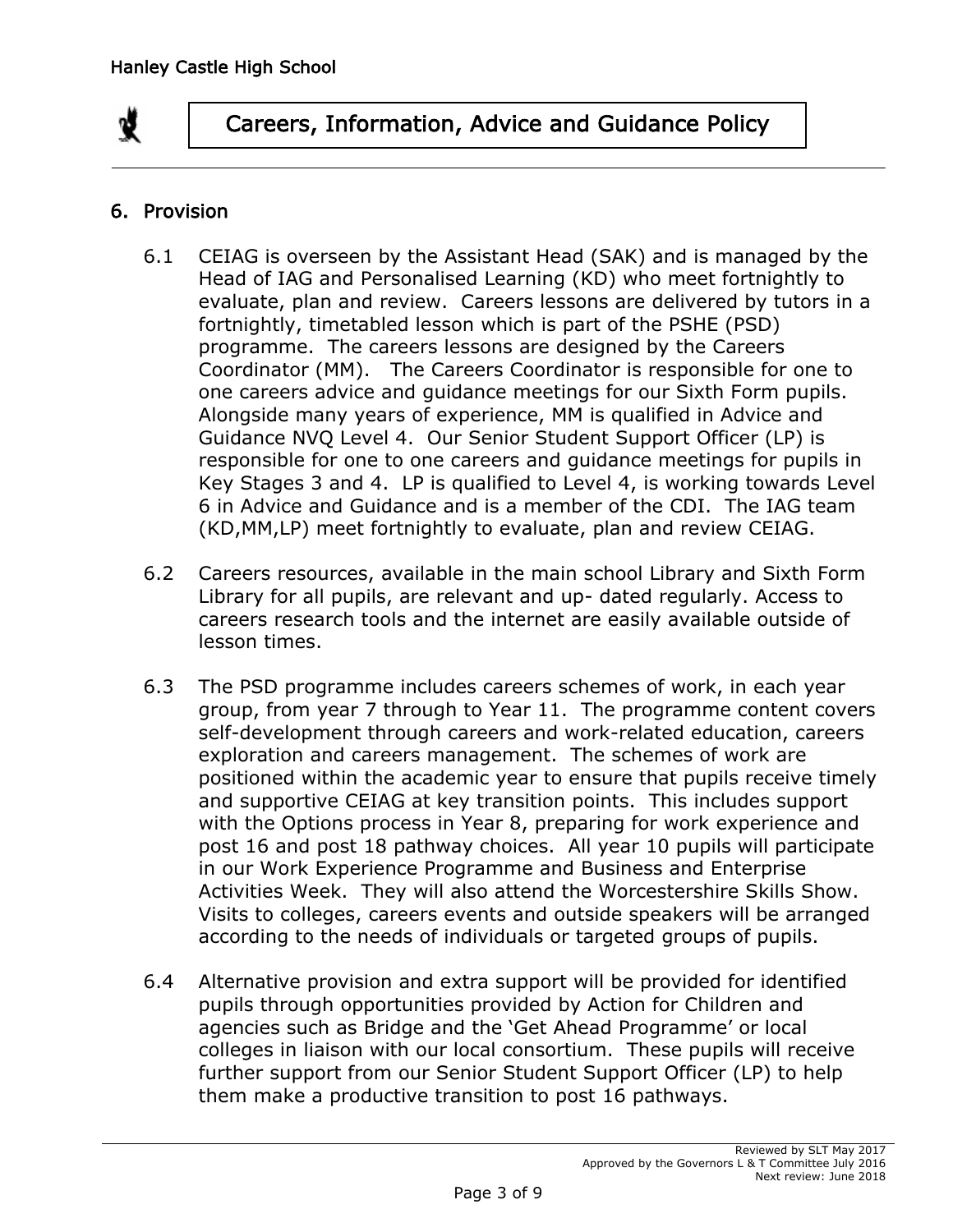

- 6.5 All year 11 pupils will receive one to one careers interviews to help support them in their post-16 pathway choices. All pupils in Key Stages 3 and 4 have the opportunity to request individual careers interviews with our Senior Student Support Officer (LP). Tutors can also request an interview for pupils for whom they think it would be beneficial.
- 6.6 As a part of the year 12 and 13 Study Programmes, pupils receive CEIAG through timetabled lessons, once per fortnight, delivered by their tutors. Here they will explore the full range of options and opportunities open to them, continue with self-development through careers and work related learning and develop their knowledge and understanding of careers management. Pupils are supported throughout Sixth Form by their tutors and all have the opportunity to request one to one careers guidance meetings. Again, tutors may also refer pupils to our Sixth Form Careers Advisor (MM).
- 6.7 Training needs are identified and offered to all relevant staff as opportunities arise. Information is then brought back in to school and shared with other staff members. Our Senior Student Support Officer attends consortium meetings for Career updates.
- 6.8 The Assistant Head and Head of IAG are responsible for the monitoring, review and evaluation of the programme. Pupils will be consulted on the impact of the CEIAG programme and changes may be made as a result. Auditing of the whole school approach will also take place and support offered where required.

#### 6.9 Key Stage 3 Provision

- Curriculum support in all subjects promoting related job advice
- Allotted time through PSHE lessons for self-development focusing on lifestyle and progression
- Access to the careers etc software via PSHE lessons and tutor time
- Yr8 will be invited to attend a Pre-Options Evening
- An introduction to careers resources
- Assemblies and other information on KS4 options including vocational and alternative courses.
- Specialised sessions for SEN students led by our Senior Student Support Officer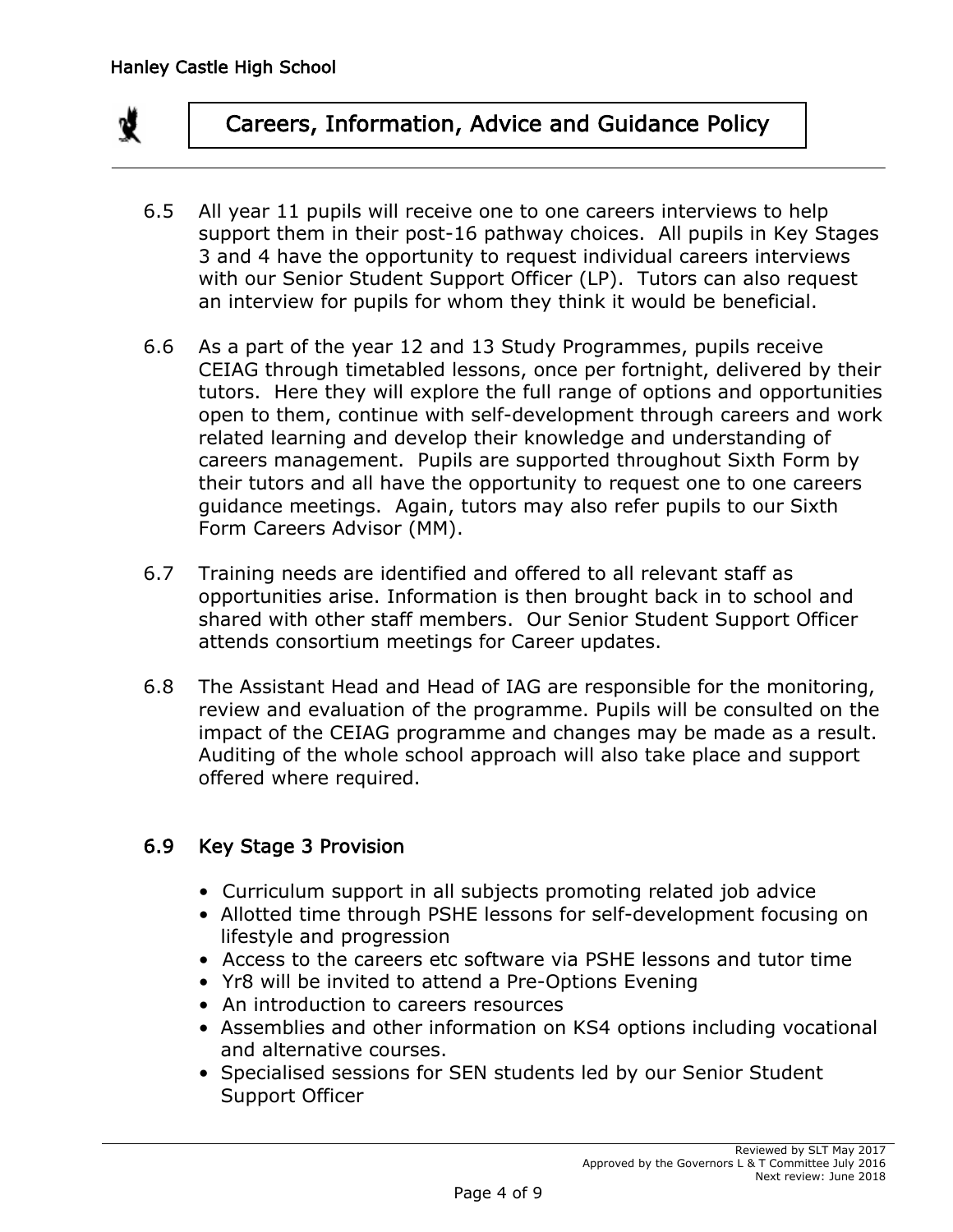

 Opportunity to request an individual careers guidance interview or drop in to ask questions.

#### 6.9.1 By the end of Stage 3 all pupils will have:

- A better understanding of their strengths, achievements and weaknesses and support to evaluate how these might inform future choices in learning and work
- A better understanding of the full range of 14-19 opportunities for progression
- An understanding of the qualities, attitudes and skills needed for employability.
- Used online careers resources to research information about opportunities and apply their findings to help to make informed choices for Key Stage 4 Options.
- Received appropriate advice and guidance on Key Stage 4 options, and prepared target setting that sets broad learning goals for the 14- 19 phases.

#### 6.10 Key Stage 4 Provision

- Allotted time through PSHE lessons for self-development focusing on careers and progression
- Access to the careers etc. software via PSHE lessons and tutor time
- One week work experience placement which focuses on pupils' future career aspirations, allowing learning about work through the experience of work
- Visit to the Worcestershire Skills Show (Careers Fair) during the school day
- College presentations
- Local university presentations
- Careers interviews for every Year 11 student
- Information on College Open dates and relevant opportunities via the tutor
- Support with completing application forms and access to computers for on-line registration
- Mock Interviews, where deemed advantageous
- Parent evenings and some assemblies supported by Senior Student Support Officer
- Close monitoring of vulnerable pupils.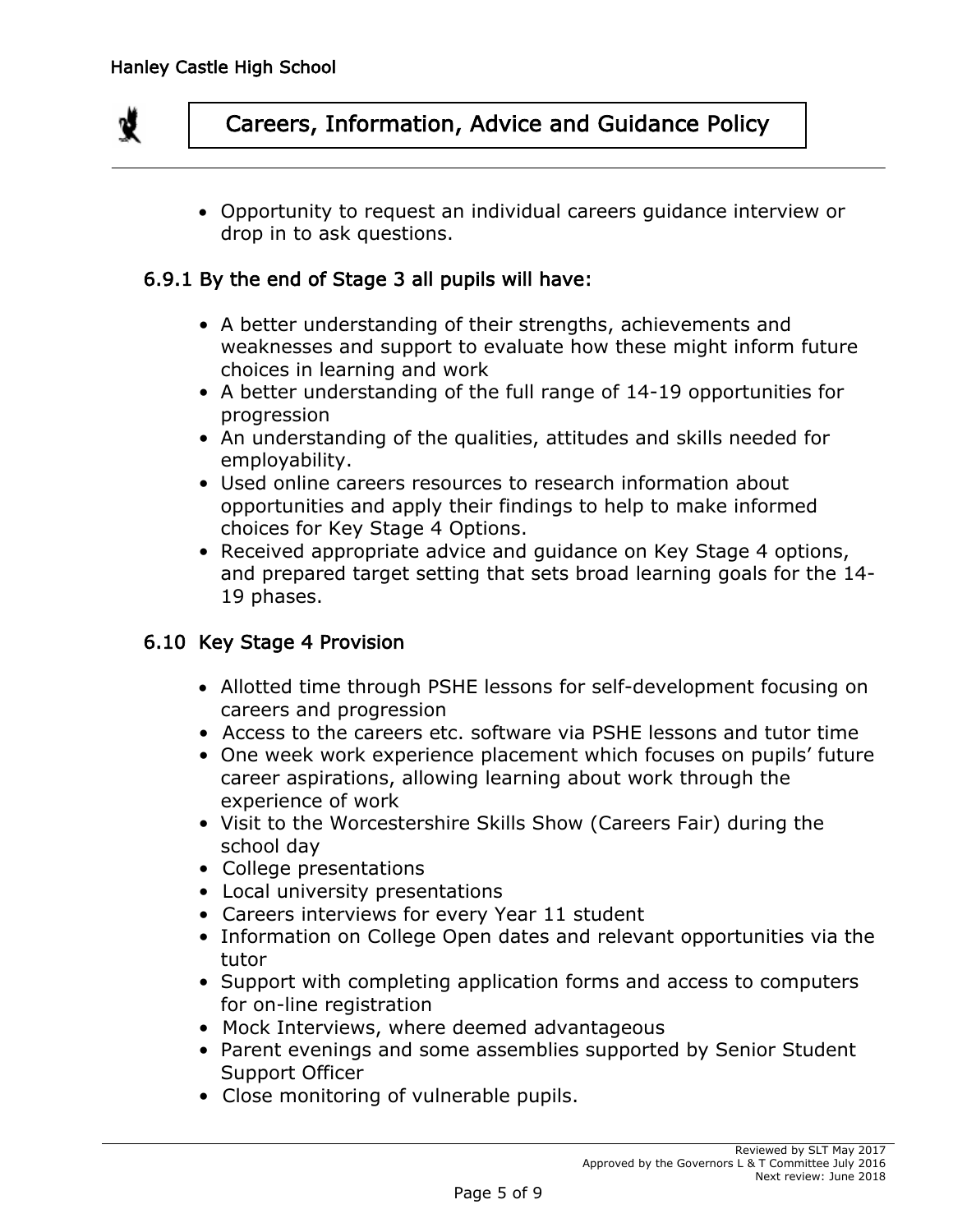

#### 6.10.1 By the end of stage 4, all pupils will have:

- Enhanced their self-knowledge, career management and employability skills
- Used ICT software and other sources of advice to investigate and explore future choices and progression routes
- Experienced the World of Work through a work placement
- Been given direct access to employers, colleges and training providers
- Been given guidance to help identify a range of post-16 options and careers advice and support networks that they can use to plan and negotiate their career pathways.
- Been provided with the resources to complete the post-16 application procedures, including CVs, personal statements, and preparation for interview
- Been given information about appropriate available funding
- Produced a challenging but realistic plan for their future learning and work, by relating their abilities, attributes and achievements to the goals they have set themselves.

## 6.11 Key Stage 5 Provision:

- Minimum of one week's work experience
- Presentations by employers, universities, apprenticeship providers, alumni, offer of other opportunities like the NCS
- Careers interviews where appropriate
- Information on College and university Open dates
- Information on opportunities for apprenticeships/work placements/internships/a year in industry etc. via the tutor
- Support with completing application forms, including UCAS and access to computers for on-line registration
- Mock Interviews with professional colleagues from local businesses (Y12)
- Supported CV and Personal Statement sessions
- Parent evenings
- Close monitoring of vulnerable students by Head and Deputy Head of Sixth and Careers Advisor (MM).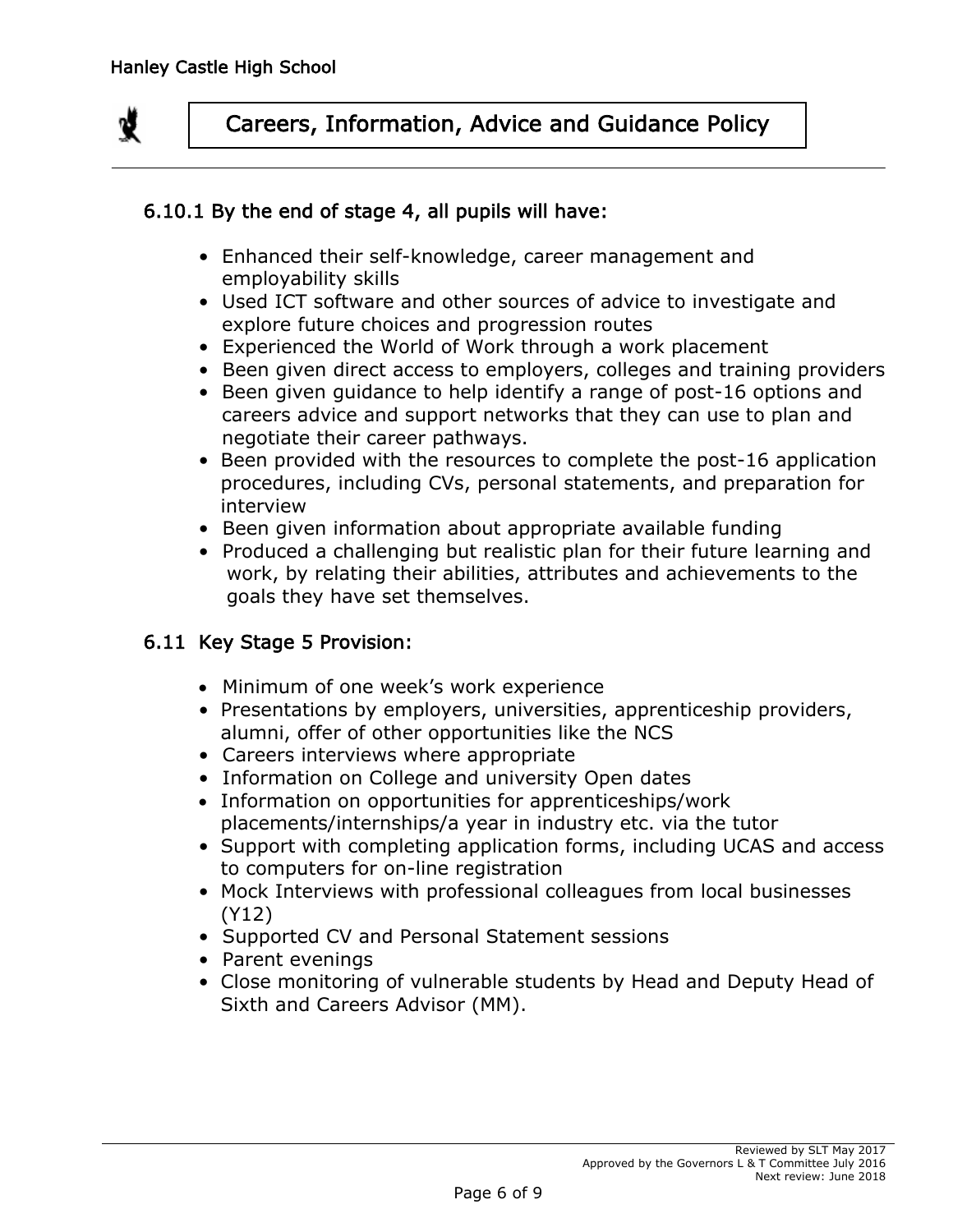

## 6.11.1By the end of stage 5, all pupils will have:

- Further developed their self-knowledge, career management and employability skills
- Used a range of websites, ICT software and other sources of advice to investigate post 18 pathways and potential career choices
- Gained further experience of the world of work through work placements
- Been given direct access to employers, colleges and training providers
- Been given guidance to help identify a range of post-18 options and careers advice and support networks that they can use to plan and negotiate their career pathways.
- Been provided with the resources to complete the post-16 application procedures, including CVs, personal statements, and preparation for interview
- Been given information about appropriate available funding
- Secured a place in education or training.

#### 7. Equal Opportunities

7.1 We promote the needs and interest of all pupils irrespective of gender, culture, ability or aptitude. Teaching and guidance strategies will take into account the ability, age, readiness and cultural backgrounds of the pupils to ensure that all can access the full provision.

#### 8. Visitors

8.1 Visitors enrich the CEIAG programme by providing employer engagement, expert knowledge or accounts of personal experiences. These inputs are always part of a planned developmental programme and the teacher is always present to manage the learning. Visitors are resources to enable learning and not a substitute for a planned developmental programme. Within the programme there is both learning prior to the visit and as follow-up to the visit.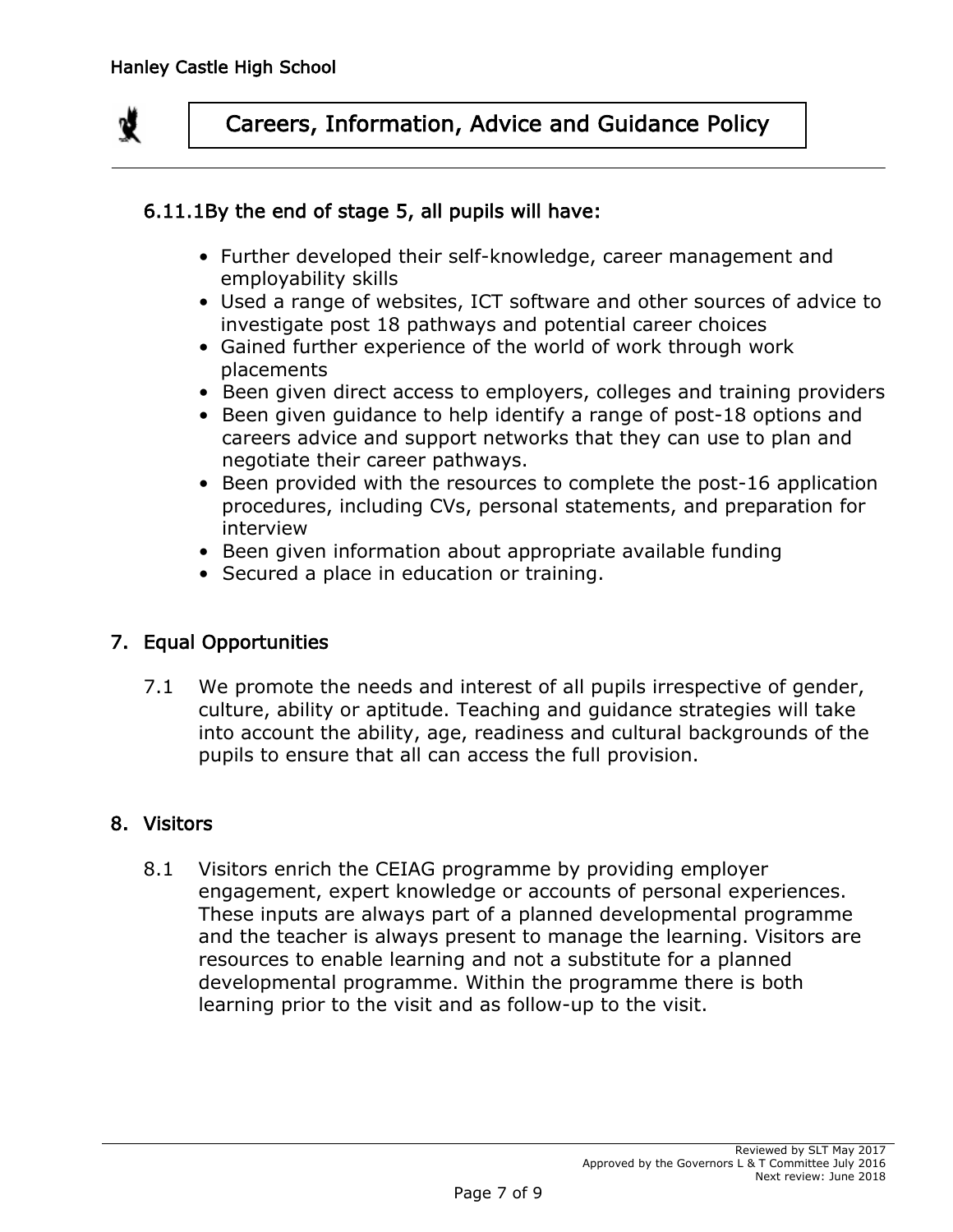

#### 9. Pupils with SEN/D

9.1 As far as is appropriate, pupils with special educational needs follow the same CEIAG programme as all other pupils. Careful consideration is given concerning the level of differentiation needed and in some cases the content or delivery will be adapted. Learning Support Assistants work with individual pupils, where required, sometimes on a one-to-one basis.

#### 10. Monitoring and evaluation

10.1 The Head of IAG will monitor the planning, teaching and learning of CEIAG regularly. Planning will be monitored termly and observations of teaching will take place in accordance with the school's monitoring cycle. Feedback will be given to teachers. Teachers will report on progress, attitude and effort of pupils termly and this will be monitored and reviewed by the Head of IAG. The schemes of work and policy will also be reviewed according to the review cycle.

## 11.Confidentiality

11.1 All teachers are made aware of the school's guidelines on confidentiality and disclosure. The boundaries around confidentiality are made explicit to learners.

#### 12.Assessment, recording and reporting

- 12.1 As with any learning, the assessment of pupils' careers management and planning is important. It provides information, which indicates pupils' progress and achievement and informs the development of the programme.
- 12.2 Pupils do not pass or fail within this area, but have the opportunity to reflect on their own learning and personal experiences and to set personal goals and agree strategies to reach them. Within PSHE teachers will assess the knowledge and understanding using our W-9 scale. Advice for further development will also be given. The process of